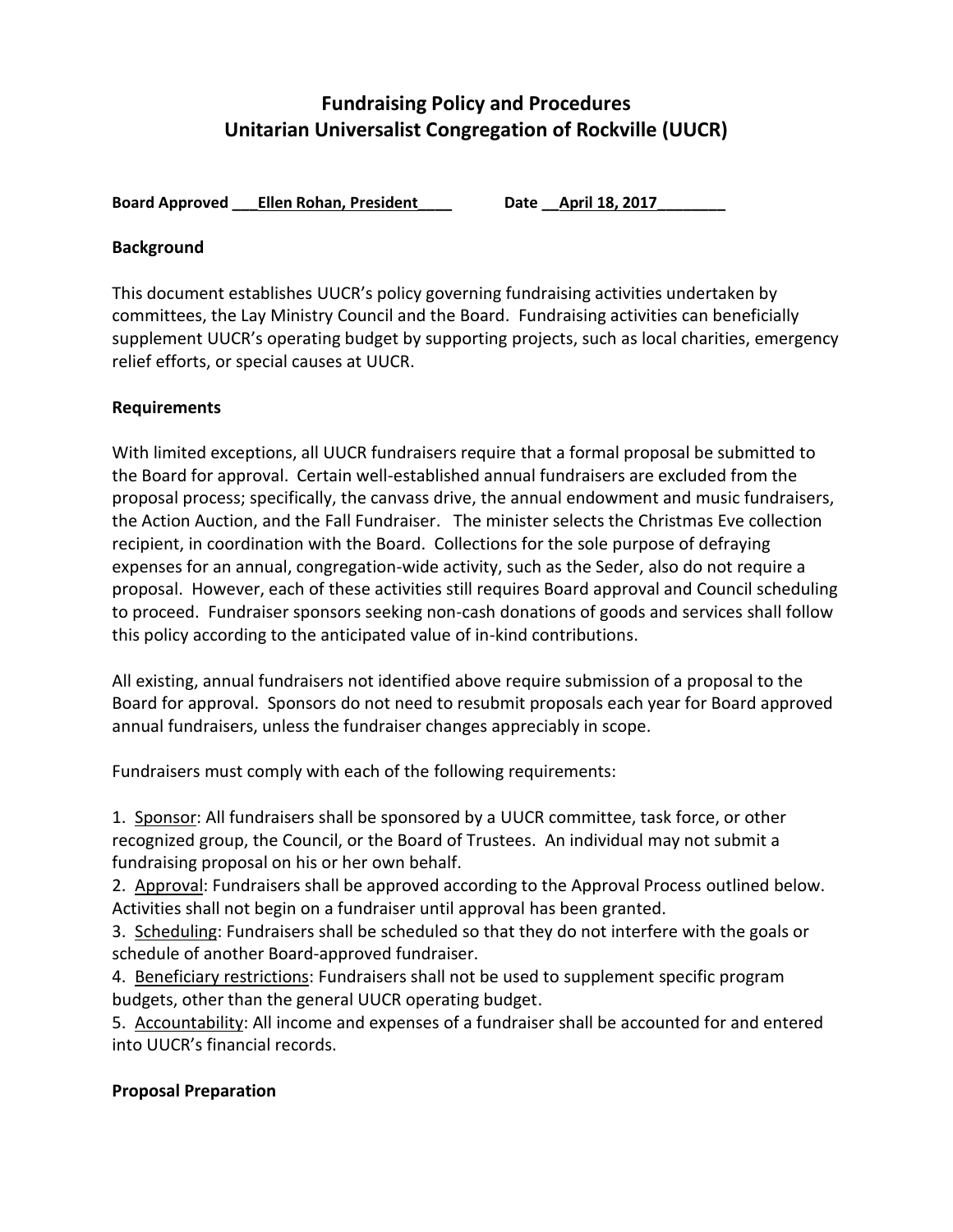Before initiating a new fundraiser, the sponsoring group shall discuss the idea informally with the Minister and the Board President or Vice-President. They will help determine the general appropriateness, feasibility, and timing of the fundraiser.

Once informal agreement with Board leadership has been reached, the sponsoring group shall prepare a fundraiser proposal (attached). The proposal identifies the beneficiary, proposed dates for the fundraiser, anticipated gross revenues, resources required, expenses anticipated, outside groups involved, and any planned publicity. The sponsor shall sign the proposal, obtain Council approval of the proposed fundraising dates and submit the proposal to the approving body listed below. Sponsors should allow 60 days if the Board's approval is needed.

#### **Proposal Approval**

The Board of Trustees approves all fundraisers except for:

- the Religious Education Committee which approves its fundraisers for RE teens and youth groups, provided the fundraiser is expected to generate less than \$500 in gross proceeds, and
- the Social Justice Committee which approves Share the Plate Program beneficiaries in consultation with the Ministers.

### **Scheduling**

Most fundraisers are scheduled by the Council. The Council should give priority to large-scale fundraisers or fundraisers that support the congregation's vision and mission. The Council should avoid scheduling more than one fundraiser of any kind during a single month.

#### **Implementation**

The sponsoring group is responsible for carrying out all activities associated with organizing and implementing the fundraiser and assuring the safety of all funds collected. All collected funds shall be deposited by the Assistant Treasurer for Deposits into a pass-through account. All checks collected shall be made out to UUCR with the fundraiser name listed on the check's memo line. A second person should be present during any cash transactions. No person should ever reimburse himself or herself for expenses directly from collected proceeds. If reimbursement is required, an expense voucher must be submitted through the Chair of the Committee.

#### **Disbursement**

At the conclusion of the fundraiser, the sponsoring group is responsible for submitting a voucher in a timely manner to the Assistant Treasurer for Disbursements to authorize the transfer of collected funds to the intended beneficiary.